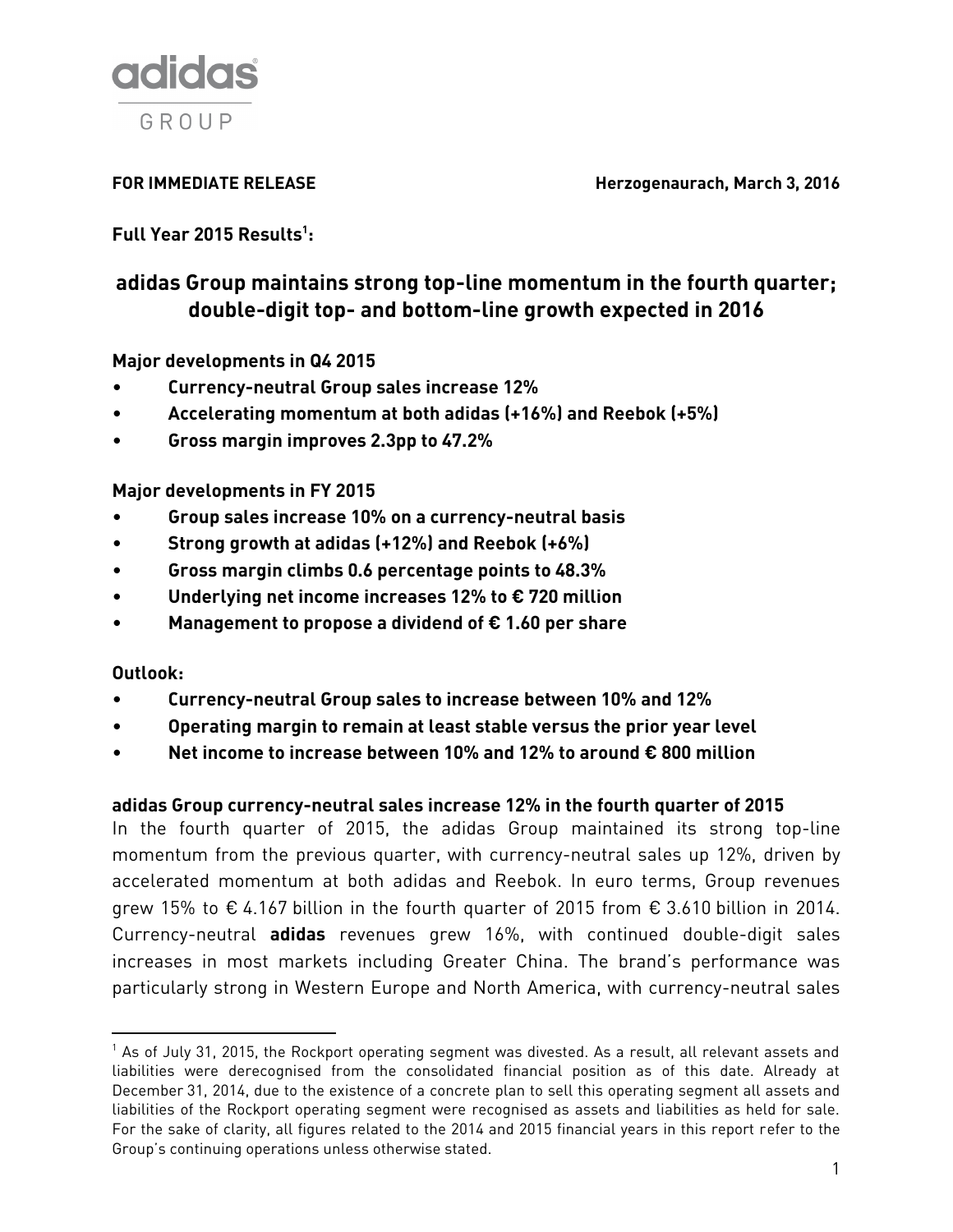

accelerating, up 31% and 12%, respectively. Currency-neutral **Reebok** sales were up 5% versus the prior year. This development was supported by double-digit sales increases in Western Europe, Latin America and MEAA as well as strong growth in Greater China, where revenues once again more than doubled during the quarter. Revenues at **TaylorMade-adidas Golf** declined 15% currency-neutral, as ongoing structural challenges in the golf market as well as the further execution of TaylorMadeadidas Golf's restructuring programme aimed at resizing the golf business weighed on the performance during the quarter.

"2015 was a very successful year for the adidas Group. We reached all of our major financial goals and exceeded our initial top- and bottom-line targets," commented Herbert Hainer, adidas Group CEO. "Our 2015 performance is a picture-perfect example of a successful comeback in sport. As a Group, today we are stronger and in better shape than ever before."

## **Double-digit growth in Western Europe, Greater China, Latin America and MEAA**

From a segmental perspective, combined currency-neutral sales of the adidas and Reebok brands in the fourth quarter of 2015 continued to show particularly strong growth in Western Europe, Greater China, Latin America and MEAA, with revenues up at double-digit rates each. Currency-neutral sales in **Western Europe** increased 30% in the fourth quarter, with double-digit sales growth in the UK, Germany, Italy, France and Spain. **North America** and **Greater China** saw strong improvements during the fourth quarter, with currency-neutral revenues up 8% and 16%, respectively. **Russia/CIS** sales in the fourth quarter decreased 16% currency-neutral. Currency-neutral sales in **Latin America** were up 12% in the fourth quarter, driven by double-digit sales growth in Colombia, Argentina, Peru and Mexico. **Japan** sales in the fourth quarter decreased 4% currency-neutral. Currency-neutral sales in **MEAA** increased 17% in the fourth quarter, mainly due to double-digit sales growth in South Korea, the United Arab Emirates, India, Turkey and South Africa.

Currency-neutral sales for **Other Businesses** declined 3% in the fourth quarter as double-digit sales growth at Other centrally managed business was more than offset by the double-digit decrease at TaylorMade-adidas Golf and a slight decline at Reebok-CCM Hockey.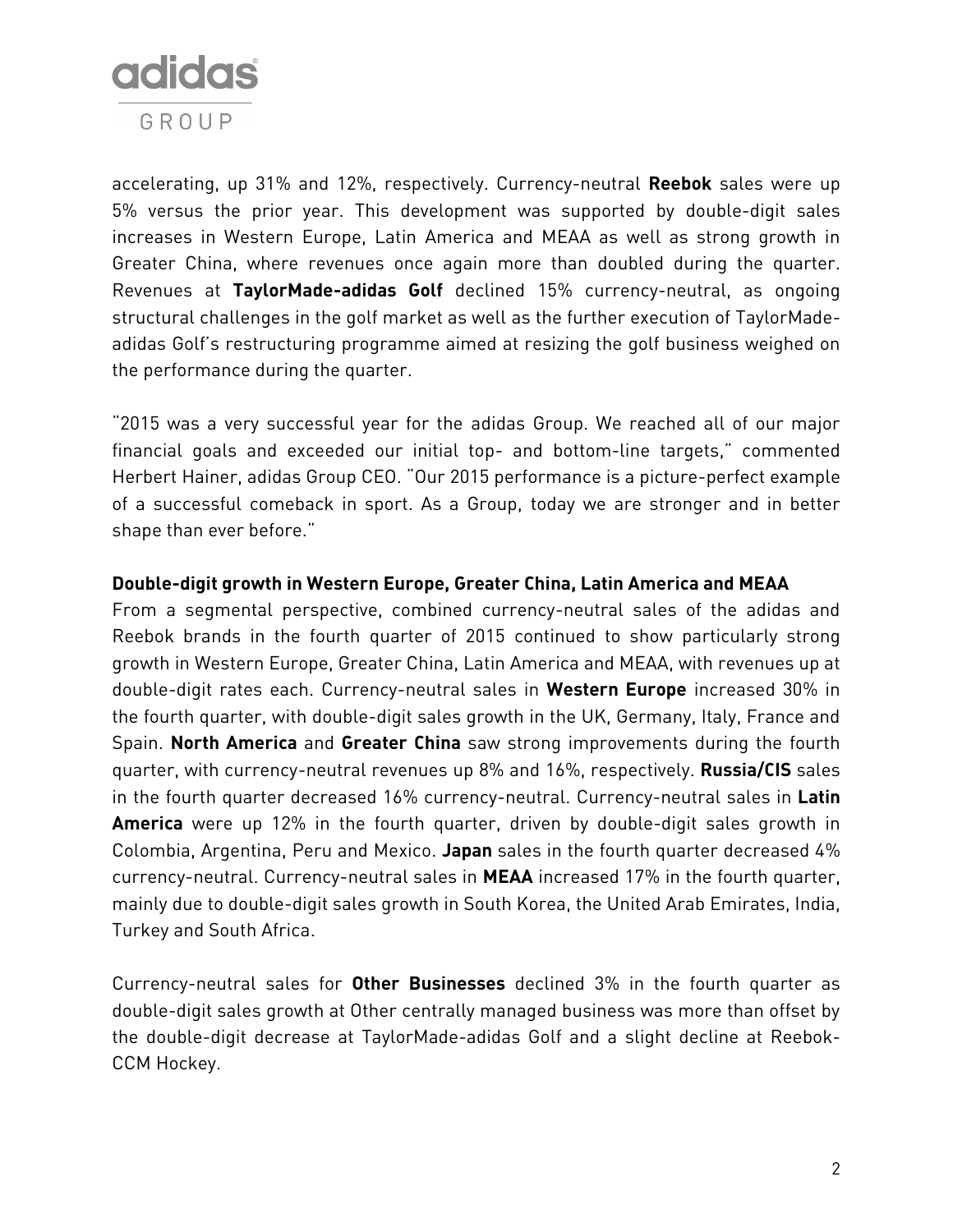

## **Gross margin increases 2.3 percentage points in the fourth quarter**

The Group's gross profit increased 21% to  $\epsilon$  1.966 billion (2014:  $\epsilon$  1.621 billion) in the fourth quarter. The Group's gross margin increased 2.3pp to 47.2% from 44.9% in the prior year. Negative currency effects and higher input costs were more than offset by the positive effects from a more favourable pricing, channel and product mix.

## **Goodwill impairment in an amount of € 16 million in Q4**

The financial year 2015 was impacted by non-operational goodwill impairment losses totalling € 34 million (2014: € 78 million), mainly related to the company's Russia/CIS and Latin America cash-generating units. Of this total,  $\epsilon$  16 million occurred in the fourth quarter. The impairment losses in both years were non-cash in nature and do not affect the adidas Group's liquidity.

## **Other operating expenses grow driven by significantly higher marketing investments**

During the fourth quarter, the Group took advantage of the strong brand momentum and further increased its point-of-sale and marketing investments by 31% compared to the prior year period to spur revenue growth in 2016 and drive long-term brand desire. As a result, other operating expenses increased 23% to  $\epsilon$  2.024 billion (2014: € 1.642 billion) and, as a percentage of sales, grew 3.1pp to 48.6% (2014: 45.5%). The increase also reflects higher operating overhead costs, which grew 20%, partly due to the restructuring programme at TaylorMade-adidas Golf, which was continued during the fourth quarter.

#### **Planned increase in other operating expenses weighs on operating profit**

Due to the planned increase in other operating expenses, which more than offset the positive effects from the higher gross margin, the Group recorded an operating loss of € 7 million in the fourth quarter of 2015, excluding goodwill impairment losses (2014: operating profit of  $\epsilon$  38 million). This reflects a negative operating margin of 0.2% (2014: positive operating margin of 1.1%). Consequently, the Group recorded a net loss from continuing operations excluding goodwill impairment losses of € 17 million (2014: net income from continuing operations of  $\epsilon$  10 million). The net loss attributable to shareholders, which in addition to the net loss from continuing operations includes the losses from discontinued operations, excluding goodwill impairment losses amounted to € 28 million (2014: net loss attributable to shareholders of € 62 million).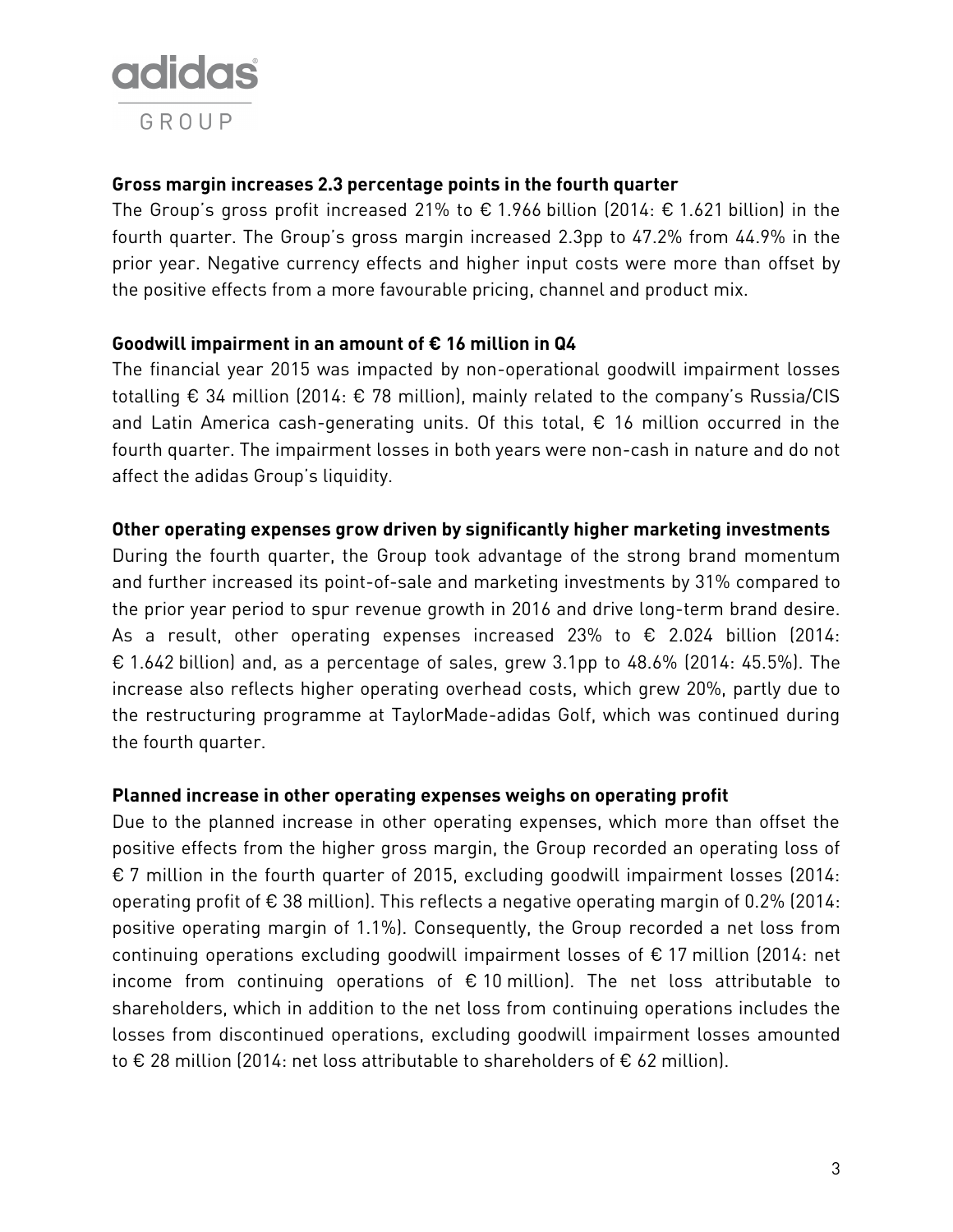

## **adidas Group currency-neutral sales increase 10% in 2015**

In 2015, Group revenues increased 10% on a currency-neutral basis, driven by doubledigit growth at adidas and mid-single-digit increases at Reebok. Currency translation effects had a positive impact on sales in euro terms. Group revenues grew 16% to € 16.915 billion in 2015 from € 14.534 billion in 2014. Currency-neutral **adidas** revenues grew 12%, driven by double-digit sales increases in Western Europe, Greater China, Latin America and MEAA. Currency-neutral **Reebok** sales were up 6% versus the prior year, reflecting double-digit growth in Western Europe, Greater China, Latin America and MEAA. Revenues at **TaylorMade-adidas Golf** decreased 13% currency-neutral, due to sales declines in all markets except Latin America and MEAA.

#### **Currency-neutral sales grow in most market segments**

From a segmental perspective, the combined currency-neutral sales of the adidas and Reebok brands grew in most market segments. Revenues in **Western Europe** increased 17% on a currency-neutral basis, driven by double-digit sales growth in the UK, Italy, France and Spain. Currency-neutral sales in **North America** increased 5%. Revenues in **Greater China** grew 18% on a currency-neutral basis, while currency-neutral sales in **Russia/CIS** declined 11%. In **Latin America**, revenues grew 12% on a currency-neutral basis, driven by double-digit growth in Argentina, Mexico, Chile, Peru and Colombia. In **Japan**, sales remained stable on a currency-neutral basis. Revenues in **MEAA** grew 14% on a currency-neutral basis, driven by double-digit growth in South Korea, the United Arab Emirates, Turkey, Israel and Australia.

Revenues in **Other Businesses** were down 3% on a currency-neutral basis. High-singledigit sales increases at Reebok-CCM Hockey and double-digit sales increases in Other centrally managed businesses were more than offset by sales declines at TaylorMadeadidas Golf.

#### **Group gross margin increases 0.6 percentage points**

In 2015, gross profit for the adidas Group increased 18% to  $\epsilon$  8.168 billion versus € 6.924 billion in the prior year. Gross margin of the adidas Group increased 0.6 percentage points to 48.3% (2014: 47.6%), driven by a more favourable pricing, channel and product mix at adidas and Reebok, which more than offset negative currency effects, higher input costs as well as lower product margins at TaylorMadeadidas Golf.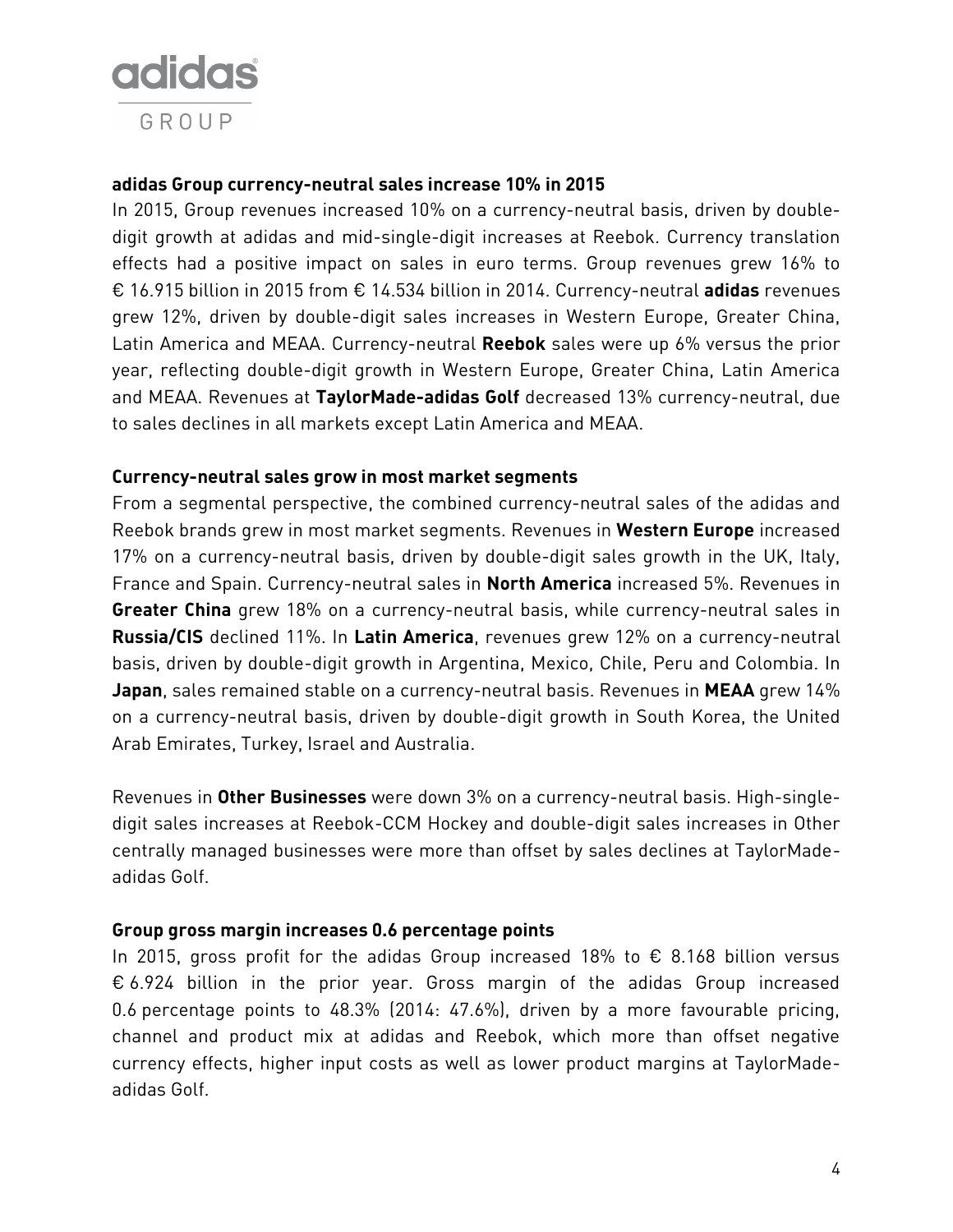

# **Other operating expenses as a percentage of sales up 0.4 percentage points due to higher marketing investments**

Other operating expenses increased 18% to € 7.289 billion in 2015 (2014: € 6.203 billion) and, as a percentage of sales, grew 0.4 percentage points to 43.1% (2014: 42.7%). This development was primarily due to an increase in point-of-sale and marketing investments, which increased 22% to € 2.348 billion in 2015 (2014: € 1.923 billion), reflecting the Group's planned efforts to further strengthen brand desirability. As a result, the Group's point-of-sale and marketing investments as a percentage of sales increased by 0.6 percentage points to 13.9% (2014: 13.2%), in line with management's previous guidance. While operating overhead expenses grew 15% to € 4.941 billion in 2015 (2014: € 4.280 billion), mainly as a result of an increase in costs related to logistics, sales expenditure and central administration, as a percentage of sales, however, operating overhead expenses decreased 0.2 percentage points to 29.2% (2014: 29.4%).

# **Operating margin excluding goodwill impairment decreases 0.1 percentage points to 6.5%**

Group operating profit increased 20% to  $\epsilon$  1.059 billion in 2015 versus  $\epsilon$  883 million in 2014. The operating margin of the adidas Group increased 0.2 percentage points to 6.3% (2014: 6.1%). Excluding the goodwill impairment losses, operating profit grew 14% to € 1.094 billion from  $\epsilon$  961 million in 2014, representing an operating margin of 6.5%, down 0.1 percentage points from the prior year level (2014: 6.6%). This development was due to higher other operating expenses as a percentage of sales, reflecting the significant increase in brand-building investments, which more than offset the increase in the gross margin.

#### **Net income from continuing operations excluding goodwill impairment increases 12%**

The Group's tax rate increased 1.5 percentage points to 34.0% in 2015 (2014: 32.5%). Excluding the goodwill impairment losses, the effective tax rate grew 3.2 percentage points to 32.9% from 29.7% in 2014, mainly due to the non-recognition of deferred tax assets. The Group's net income from continuing operations increased 22% to € 686 million in the full year of 2015 from € 564 million in 2014. Excluding the goodwill impairment losses, net income from continuing operations was up 12% to  $\epsilon$  720 million (2014: € 642 million).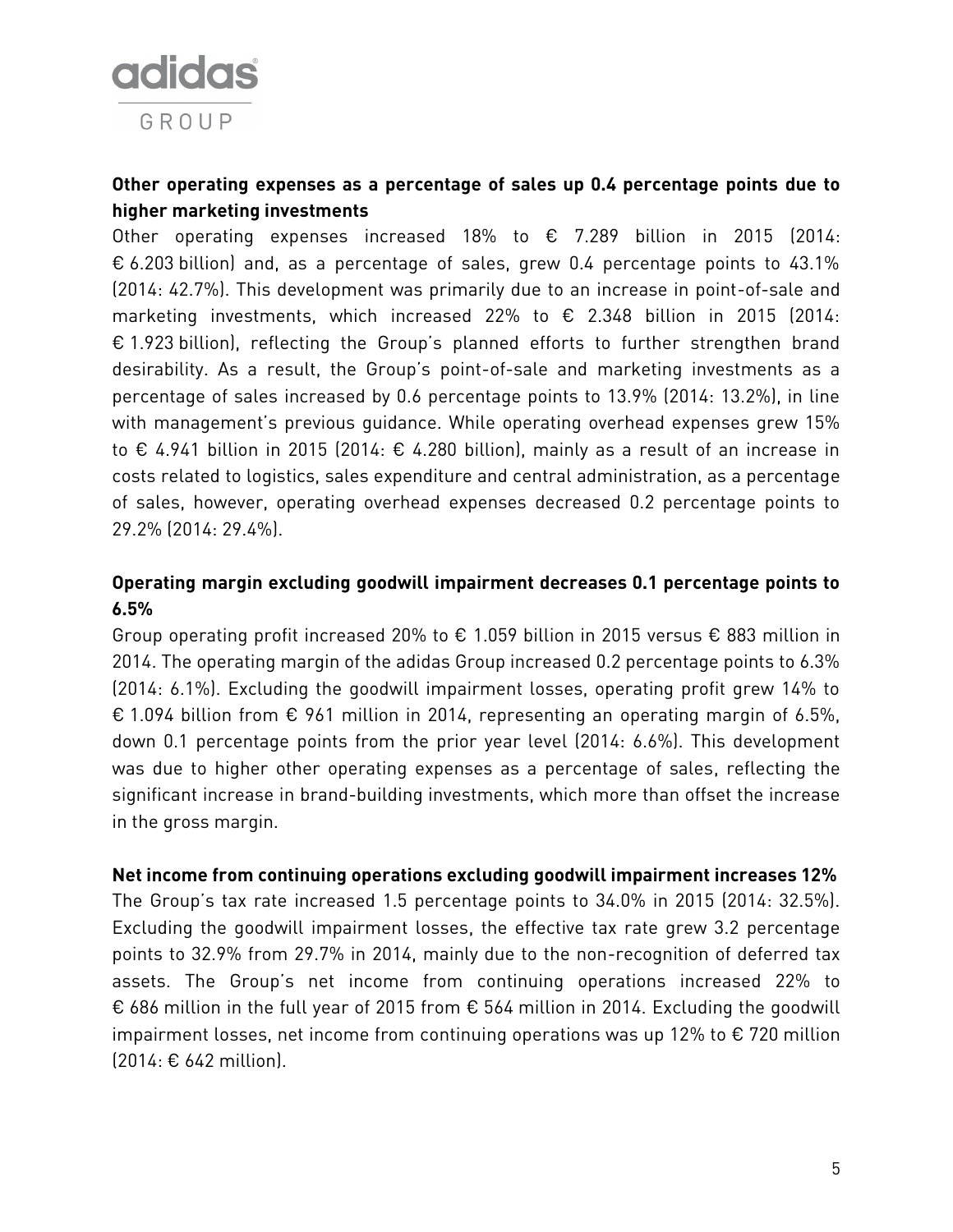

## **Losses from discontinued operations total € 46 million**

In 2015, the Group incurred losses from discontinued operations of  $\epsilon$  46 million, net of tax, related to the Rockport operating segment (2014: losses of  $\epsilon$  68 million). Losses from discontinued operations in 2015 were mainly due to the loss from the sale, net of tax, in the amount of  $\epsilon$  32 million and the loss from Rockport's operating activities of € 13 million.

## **Net income attributable to shareholders excluding goodwill impairment increases 18%**

The Group's net income attributable to shareholders grew 29% to € 634 million in 2015 from  $\epsilon$  490 million in 2014. Excluding the goodwill impairment losses, net income attributable to shareholders was up 18% to € 668 million (2014: € 568 million). Basic and diluted EPS from continuing and discontinued operations increased 34% to € 3.15 in 2015 (2014:  $\epsilon$  2.35). Excluding the goodwill impairment losses, basic and diluted EPS from continuing and discontinued operations increased 22% to € 3.32 from  $\epsilon$  2.72 in 2014. The weighted average number of shares used in the calculation was 201,536,418 (2014: 208,776,457).

#### **Average operating working capital as a percentage of sales decreases to 20.5%**

Group inventories increased 23% to  $\epsilon$  3.113 billion at the end of December versus € 2.526 billion in 2014. On a currency-neutral basis, inventories grew 25%, reflecting higher stock levels to support the Group's top-line momentum. Operating working capital increased 11% to  $\epsilon$  3.138 billion at the end of December 2015 compared to € 2.821 billion in 2014. Average operating working capital as a percentage of sales decreased 1.9 percentage points to 20.5% (2014: 22.4%), reflecting the strong revenue growth in 2015 as well as the company's continued focus on tight working capital management.

#### **Net borrowings increase to € 460 million**

Net borrowings at December 31, 2015 amounted to  $\epsilon$  460 million, compared to net borrowings of € 185 million in 2014, representing an increase of € 275 million. This development is mainly a result of the utilisation of cash for the share buyback programme in an amount of  $\epsilon$  301 million.

#### **Strong top- and bottom-line trends to continue in 2016**

adidas Group sales are expected to increase at a rate between 10% and 12% on a currency-neutral basis in 2016. The positive sales development will be supported by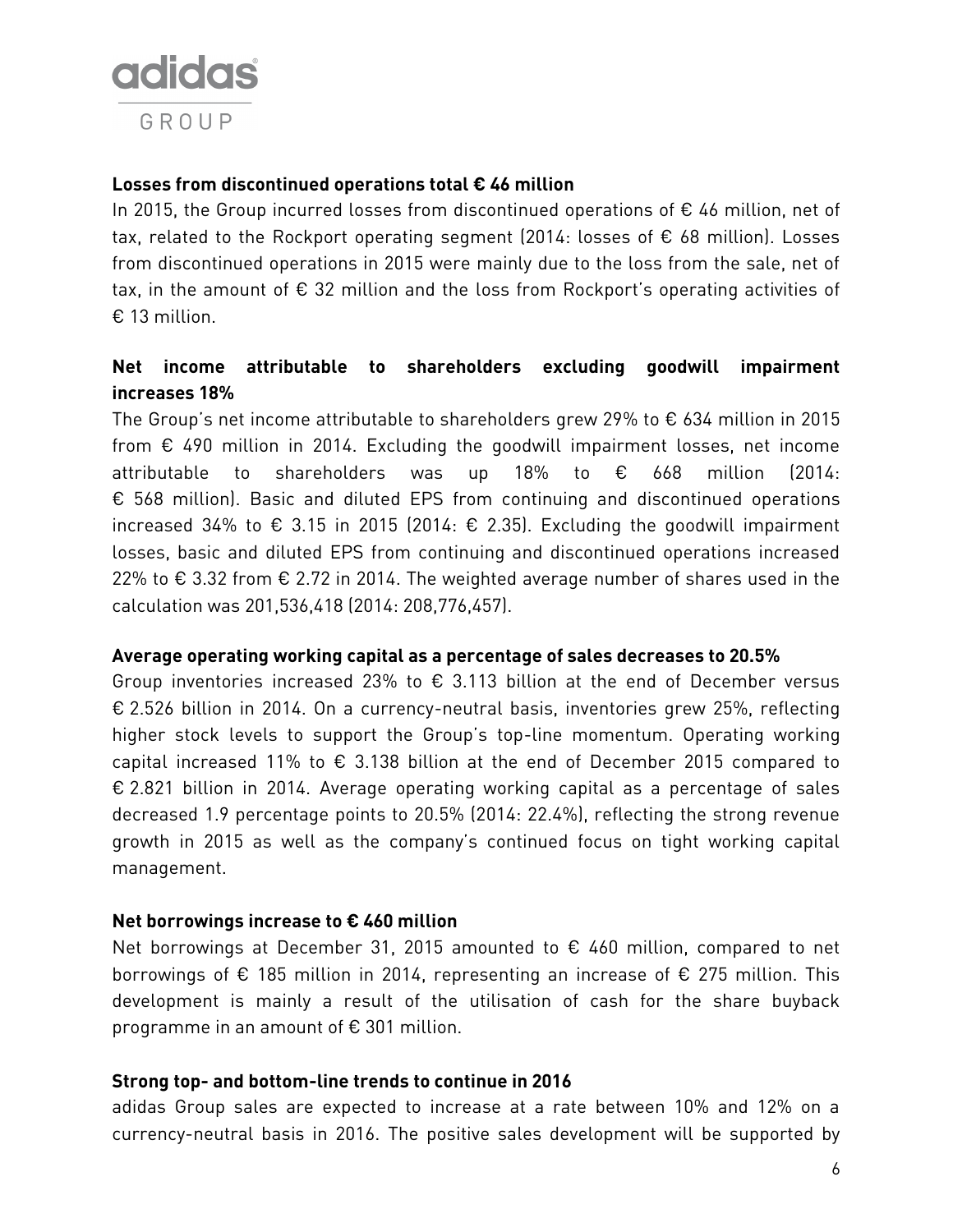

rising consumer spending, providing a positive backdrop for the continued growth and expansion of the sporting goods industry. In addition, Group sales development will be favourably impacted by the extensive pipeline of new and innovative products, increased brand-building activities and the positive effects from major sporting events, including the UEFA EURO 2016.

In 2016, costs for the Group's Asian-dominated sourcing are projected to increase as a result of less favourable US dollar hedging rates and rising labour expenditures. However, these negative effects are expected to be largely offset by the positive effects from a more favourable pricing, product and regional mix at both adidas and Reebok and further enhancements in the Group's channel mix, driven by the continued expansion of controlled space activities. Higher product margins at TaylorMade-adidas Golf are also expected to help limit the overall gross margin compression. As a result, the Group gross margin is forecasted to be in a range between 47.3% and 47.8% and thus only between 50 and 100 basis points below the prior year level (2015: 48.3%) despite the significant cost increase.

The Group's other operating expenses as a percentage of sales are expected to decrease in 2016 compared to the prior year level of 43.1%. While expenditure for pointof-sale and marketing investments as a percentage of sales is projected to be around the prior year level (2015: 13.9%), operating overhead expenditure as a percentage of sales is forecasted to be below the prior year level (2015: 29.2%). Higher administrative and personnel expenses in the Group's sales and marketing organisation, aimed at supporting the successful execution of 'Creating the New', will be offset by significant leverage in other areas.

In 2016, Management expects the operating margin excluding goodwill impairment to remain at least stable compared to the prior year level of 6.5%. Lower other operating expenses as a percentage of sales are forecasted to at least offset the decline in gross margin. Net income from continuing operations excluding goodwill impairment is projected to increase at a rate between 10% and 12% to around € 800 million compared to the 2015 level of € 720 million.

## **Management to propose dividend of € 1.60**

As a result of the stellar operational performance in 2015, the Group's strong financial position as well as Management's confidence in the Group's long-term growth aspirations, the adidas AG Executive and Supervisory Boards will recommend paying an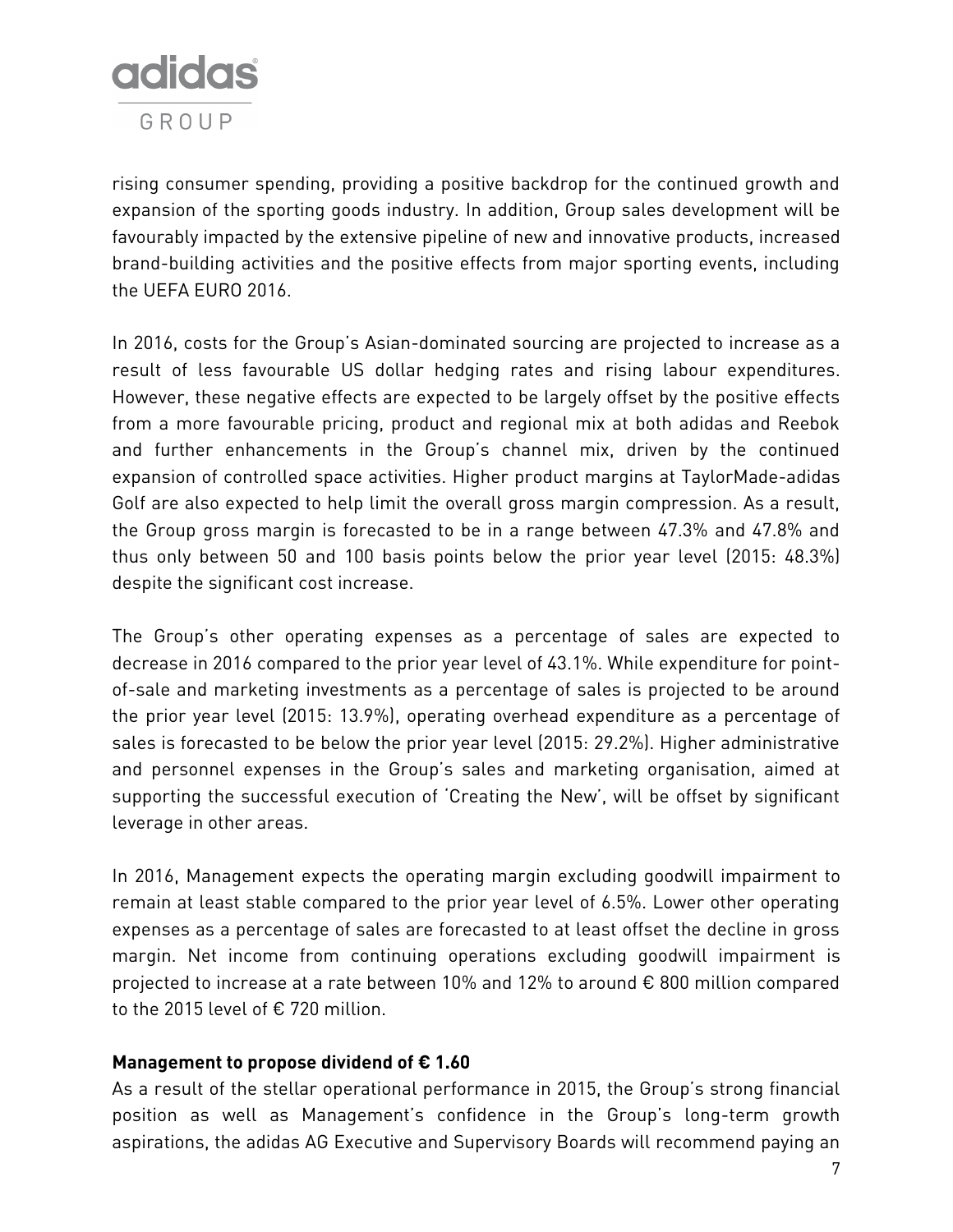

increased dividend of  $\epsilon$  1.60 to shareholders at the Annual General Meeting on May 12, 2016 (2014: € 1.50). Based on the number of shares outstanding at the end of 2015, the total payout of € 320 million (2014: € 306 million) reflects a payout ratio of 47.9% of net income attributable to shareholders, excluding goodwill impairment losses. The payout ratio for 2015 is at the upper end of the increased target range of between 30% and 50% of net income attributable to shareholders as defined in the Group's dividend policy.

Herbert Hainer stated: "2016 will be another successful stage in our race to becoming the best sports company in the world and achieving the Group's long-term financial ambition. Our brands are benefiting from the ever-increasing relevance of sport in the lives of people around the globe. Our products are in high demand with consumers in every part of the world. Our order books are full across all major performance and lifestyle categories. And our brands are set to shine at this year's major sporting events. This gives us every confidence that we will again grow the top and bottom line at a double-digit rate this year."

\*\*\*

**Contacts:**

Jan Runau Sebastian Steffen Chief Corporate Communication Officer Vice President Investor Relations Tel.: +49 (0) 9132 84-3830 Tel.: +49 (0) 9132 84-4401

Katja Schreiber Christian Stoehr Senior Director Corporate Communication Director Investor Relations Tel.: +49 (0) 9132 84-3810 Tel.: +49 (0) 9132 84-4989

#### **Media Relations Investor Relations**

Please visit our corporate website: [www.adidas-Group.com](http://www.adidas-group.com/)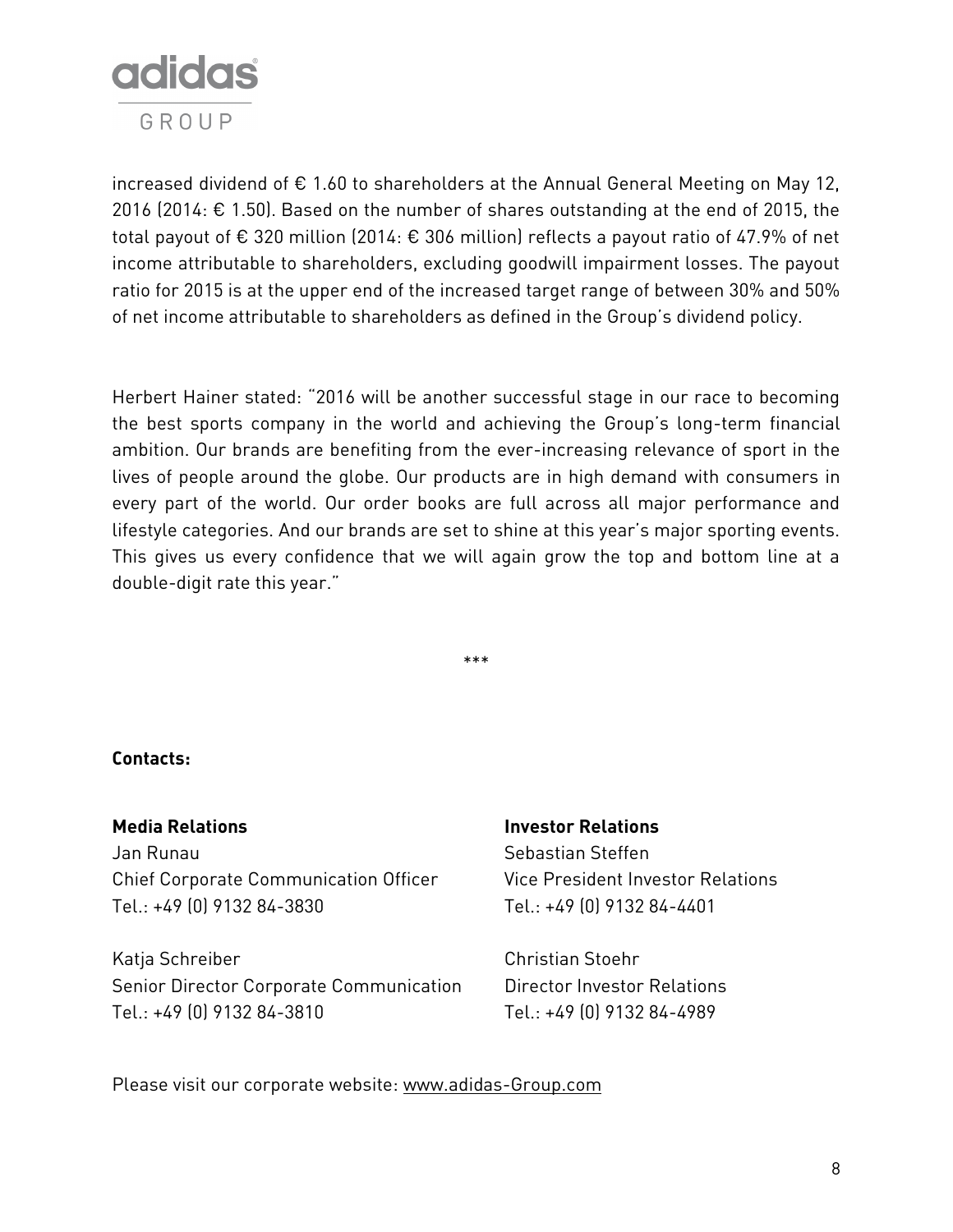

#### **adidas AG Consolidated Income Statement (IFRS)**

| $\overline{\varepsilon}$ in millions                                                    | Fourth quarter<br>2015 | Fourth quarter<br>2014 | Change            | Fourth quarter<br>2015 excl.<br>goodwill<br>impairment | Fourth quarter<br>2014 excl.<br>aoodwill<br>impairment | Change               |
|-----------------------------------------------------------------------------------------|------------------------|------------------------|-------------------|--------------------------------------------------------|--------------------------------------------------------|----------------------|
| Net sales                                                                               | 4.167                  | 3.610                  | 15.4%             | 4,167                                                  | 3,610                                                  | 15.4%                |
| Cost of sales                                                                           | 2,201                  | 1,989                  | 10.6%             | 2,201                                                  | 1,989                                                  | 10.6%                |
| <b>Gross profit</b>                                                                     | 1,966                  | 1,621                  | 21.3%             | 1,966                                                  | 1,621                                                  | 21.3%                |
| [% of net sales]                                                                        | 47.2%                  | 44.9%                  | $2.3$ pp          | 47.2%                                                  | 44.9%                                                  | $2.3$ pp             |
| Royalty and commission income                                                           | 29                     | 26                     | 13.3%             | 29                                                     | 26                                                     | 13.3%                |
| Other operating income                                                                  | 22                     | 34                     | 136.1%            | 22                                                     | 34                                                     | [36.1%]              |
| Other operating expenses                                                                | 2.024                  | 1.642                  | 23.2%             | 2,024                                                  | 1,642                                                  | 23.2%                |
| I% of net sales)                                                                        | 48.6%                  | 45.5%                  | 3.1 <sub>pp</sub> | 48.6%                                                  | 45.5%                                                  | $3.1$ pp             |
| Goodwill impairment losses                                                              | 16                     | 78                     | [79.1%]           |                                                        |                                                        |                      |
| <b>Operating profit</b>                                                                 | (24)                   | (40)                   | 40.4%             | (7)                                                    | 38                                                     | [119.7%]             |
| (% of net sales)                                                                        | [0.6%]                 | (1.1%                  | $0.5$ pp          | (0.2%                                                  | 1.1%                                                   | (1.2pp)              |
| Financial income                                                                        | 14                     | 5                      | 180.3%            | 14                                                     | 5                                                      | 180.3%               |
| <b>Financial expenses</b>                                                               | 16                     | 18                     | 111.0%            | 16                                                     | 18                                                     | 111.0%               |
| Income before taxes                                                                     | (26)                   | (53)                   | 51.4%             | (9)                                                    | 25                                                     | [137.3%]             |
| [% of net sales]                                                                        | [0.6%]                 | (1.5%                  | $0.8$ pp          | [0.2%]                                                 | 0.7%                                                   | (0.9 <sub>pp</sub> ) |
| Income taxes                                                                            | $\mathsf{R}$           | 15                     | [47.5%]           | $\mathsf{R}$                                           | 15                                                     | [47.5%]              |
| l% of income before taxes)                                                              | [31.6%]                | [29.3%]                | (2.3pp)           | [86.8%]                                                | 61.6%                                                  | (148.3pp)            |
| Net income from continuing operations                                                   | (34)                   | (68)                   | 50.5%             | (17)                                                   | 10                                                     | [281.1%]             |
| 1% of net sales)                                                                        | [0.8%]                 | (1.9%                  | $1.1$ pp          | (0.4%                                                  | 0.3%                                                   | (0.7 <sub>pp</sub> ) |
| Losses from discontinued operations, net of taxes                                       | [10]                   | [71]                   | 86.2%             | [10]                                                   | (71)                                                   | 86.2%                |
| <b>Net income</b>                                                                       | (44)                   | (139)                  | 68.7%             | (27)                                                   | (61)                                                   | 55.5%                |
| l% of net sales)                                                                        | [1.0%]                 | (3.8%)                 | $2.8$ pp          | (0.7%                                                  | (1.7%                                                  | 1.0 <sub>pp</sub>    |
| Net income attributable to shareholders                                                 | (44)                   | (140)                  | 68.6%             | [28]                                                   | [62]                                                   | 55.3%                |
| (% of net sales)                                                                        | (1.1%                  | (3.9%)                 | $2.8$ pp          | (0.7%                                                  | (1.7%                                                  | 1.0 <sub>pp</sub>    |
| Net income attributable to non-controlling interests                                    | $\mathbf{0}$           | 1                      | (39.9%            | $\bf{0}$                                               | $\mathbf{1}$                                           | (39.9%               |
| Basic earnings per share from continuing operations (in $\epsilon$ )                    | (0.17)                 | (0.33)                 | 48.6%             | (0.09)                                                 | 0.04                                                   | [305.9%]             |
| Diluted earnings per share from continuing operations (in $\epsilon$ )                  | (0.17)                 | (0.33)                 | 48.6%             | (0.09)                                                 | 0.04                                                   | (305.9%)             |
| Basic earnings per share from continuing and discontinued operations (in $\epsilon$ )   | (0.22)                 | (0.67)                 | 67.4%             | (0.14)                                                 | (0.30)                                                 | 53.7%                |
| Diluted earnings per share from continuing and discontinued operations (in $\epsilon$ ) | (0.22)                 | (0.67)                 | 67.4%             | (0.14)                                                 | (0.30)                                                 | 53.7%                |

#### **Net Sales**

| $\epsilon$ in millions | Fourth quarter | Fourth quarter | Change  | Change     |
|------------------------|----------------|----------------|---------|------------|
|                        | 2015           | 2014           |         | (currency- |
|                        |                |                |         | neutrall   |
| Western Europe         | 1,031          | 776            | 32.8%   | 29.9%      |
| North America          | 744            | 608            | 22.2%   | 8.2%       |
| Greater China          | 617            | 482            | 28.0%   | 15.6%      |
| Russia/CIS             | 178            | 263            | [32.5%] | 116.1%     |
| Latin America          | 415            | 412            | 0.6%    | 11.9%      |
| Japan                  | 257            | 251            | 2.5%    | [3.7%]     |
| <b>MEAA</b>            | 543            | 452            | 20.3%   | 16.8%      |
| Other Businesses       | 383            | 366            | 4.7%    | [2.6%]     |
|                        |                |                |         |            |
| adidas                 | 3,399          | 2,870          | 18.4%   | 15.5%      |
| Reebok                 | 456            | 420            | 8.5%    | 5.4 %      |
| TaylorMade-adidas Golf | 224            | 240            | 16.8%   | 114.6%     |
| Reebok-CCM Hockey      | 85             | 81             | 4.7%    | (0.9%      |

Rounding differences may arise in percentages and totals.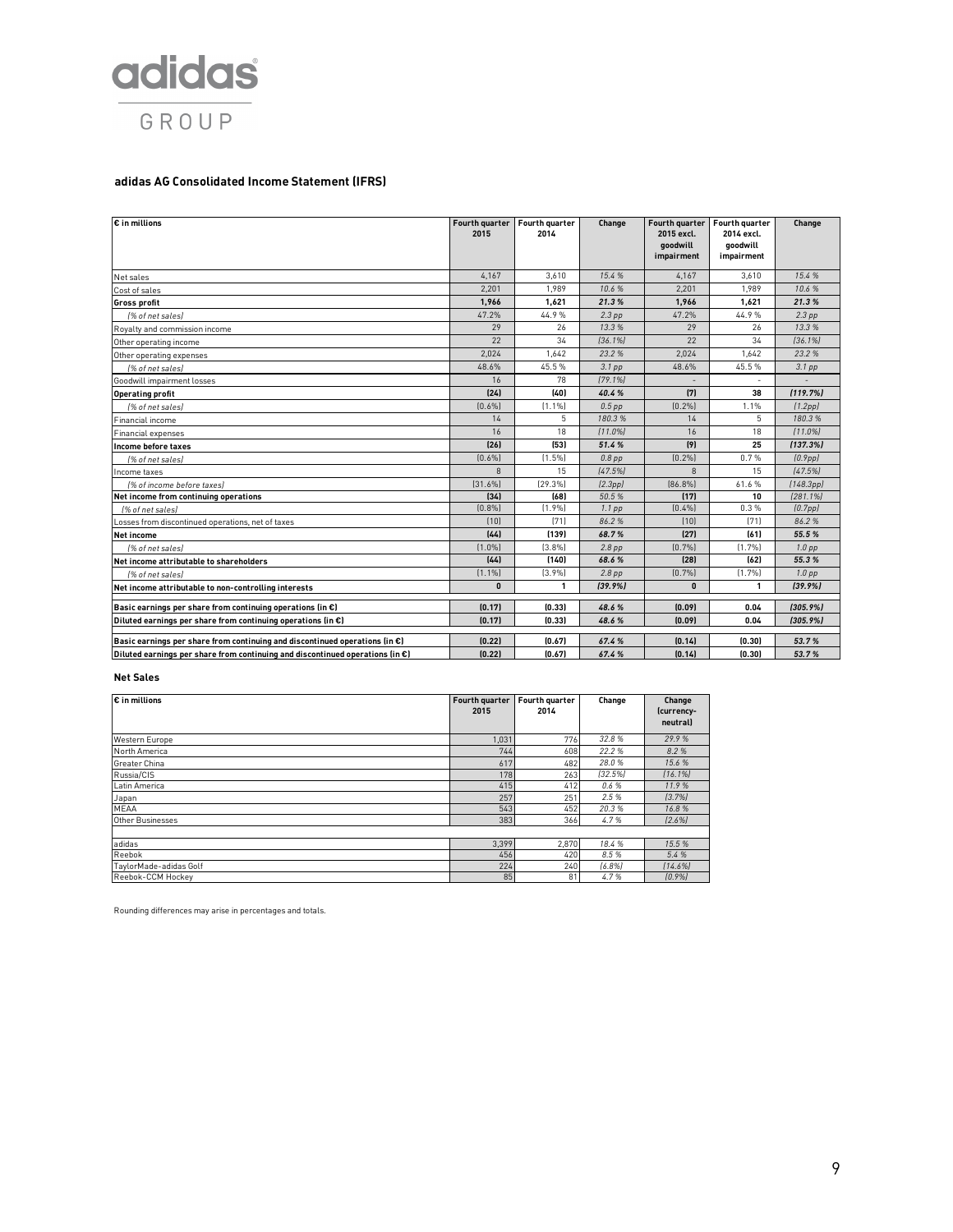

#### **adidas AG Consolidated Income Statement (IFRS)**

| $E$ in millions                                                                         | 2015   | Year ending Dec. 31, Year ending Dec. 31,<br>2014 | Change   | Year ending Dec.<br>31, 2015 excl.<br>goodwill<br>impairment | Year ending Dec.<br>31, 2014 excl.<br>goodwill<br>impairment | Change   |
|-----------------------------------------------------------------------------------------|--------|---------------------------------------------------|----------|--------------------------------------------------------------|--------------------------------------------------------------|----------|
| Net sales                                                                               | 16.915 | 14,534                                            | 16.4%    | 16.915                                                       | 14,534                                                       | 16.4%    |
| Cost of sales                                                                           | 8,748  | 7,610                                             | 14.9%    | 8,748                                                        | 7,610                                                        | 14.9%    |
| <b>Gross profit</b>                                                                     | 8.168  | 6.924                                             | 18.0%    | 8,168                                                        | 6,924                                                        | 18.0%    |
| [% of net sales]                                                                        | 48.3%  | 47.6%                                             | $0.6$ pp | 48.3%                                                        | 47.6%                                                        | $0.6$ pp |
| Royalty and commission income                                                           | 119    | 102                                               | 16.1%    | 119                                                          | 102                                                          | 16.1%    |
| Other operating income                                                                  | 96     | 138                                               | 130.3%   | 96                                                           | 138                                                          | [30.3%]  |
| Other operating expenses                                                                | 7.289  | 6,203                                             | 17.5%    | 7,289                                                        | 6,203                                                        | 17.5%    |
| l% of net sales)                                                                        | 43.1%  | 42.7%                                             | $0.4$ pp | 43.1%                                                        | 42.7%                                                        | $0.4$ pp |
| Goodwill impairment losses                                                              | 34     | 78                                                | [55.9%]  |                                                              |                                                              |          |
| <b>Operating profit</b>                                                                 | 1.059  | 883                                               | 19.9%    | 1.094                                                        | 961                                                          | 13.8%    |
| (% of net sales)                                                                        | 6.3%   | 6.1%                                              | $0.2$ pp | 6.5%                                                         | 6.6%                                                         | (0.1pp)  |
| Financial income                                                                        | 46     | 19                                                | 140.5%   | 46                                                           | 19                                                           | 140.5%   |
| Financial expenses                                                                      | 67     | 67                                                | [1.2%]   | 67                                                           | 67                                                           | [1.2%]   |
| Income before taxes                                                                     | 1.039  | 835                                               | 24.4%    | 1.073                                                        | 913                                                          | 17.5%    |
| I% of net salesi                                                                        | 6.1%   | 5.7%                                              | $0.4$ pp | 6.3%                                                         | 6.3%                                                         | $0.1$ pp |
| Income taxes                                                                            | 353    | 271                                               | 30.1%    | 353                                                          | 271                                                          | 30.1%    |
| (% of income before taxes)                                                              | 34.0%  | 32.5%                                             | $1.5$ pp | 32.9%                                                        | 29.7%                                                        | $3.2$ pp |
| Net income from continuing operations                                                   | 686    | 564                                               | 21.6%    | 720                                                          | 642                                                          | 12.2%    |
| [% of net sales]                                                                        | 4.1%   | 3.9%                                              | $0.2$ pp | 4.3%                                                         | 4.4%                                                         | (0.2pp)  |
| Losses from discontinued operations, net of tax                                         | [46]   | [68]                                              | 32.4 %   | $[46]$                                                       | [68]                                                         | 32.4%    |
| Net income                                                                              | 640    | 496                                               | 29.0%    | 674                                                          | 574                                                          | 17.5%    |
| l% of net salesl                                                                        | 3.8%   | 3.4%                                              | $0.4$ pp | 4.0%                                                         | 3.9%                                                         | $0.0$ pp |
| Net income attributable to shareholders                                                 | 634    | 490                                               | 29.3%    | 668                                                          | 568                                                          | 17.6%    |
| l% of net salesl                                                                        | 3.7%   | 3.4%                                              | $0.4$ pp | 4.0%                                                         | 3.9%                                                         | $0.0$ pp |
| Net income attributable to non-controlling interests                                    | 6      | 6                                                 | 0.5%     | 6                                                            | 6                                                            | 0.5%     |
| Basic earnings per share from continuing operations (in $\epsilon$ )                    | 3.37   | 2.67                                              | 26.2%    | 3.54                                                         | 3.05                                                         | 16.3%    |
| Diluted earnings per share from continuing operations (in $\epsilon$ )                  | 3.37   | 2.67                                              | 26.2%    | 3.54                                                         | 3.05                                                         | 16.3%    |
| Basic earnings per share from continuing and discontinued operations (in $\epsilon$ )   | 3.15   | 2.35                                              | 34.0%    | 3.32                                                         | 2.72                                                         | 21.9%    |
| Diluted earnings per share from continuing and discontinued operations (in $\epsilon$ ) | 3.15   | 2.35                                              | 34.0%    | 3.32                                                         | 2.72                                                         | 21.9%    |
|                                                                                         |        |                                                   |          |                                                              |                                                              |          |

#### **Net Sales**

| $\varepsilon$ in millions | Year ending Dec. 31, Year ending Dec. 31,<br>2015 | 2014   | Change  | Change<br>(currency-<br>neutral |
|---------------------------|---------------------------------------------------|--------|---------|---------------------------------|
| Western Europe            | 4,539                                             | 3,793  | 19.7%   | 17.4 %                          |
| North America             | 2,753                                             | 2,217  | 24.2%   | 5.3%                            |
| Greater China             | 2,469                                             | 1.786  | 38.2%   | 17.7%                           |
| Russia/CIS                | 739                                               | 1.098  | [32.7%] | (10.6%)                         |
| Latin America             | 1,783                                             | 1,612  | 10.6%   | 11.9%                           |
| Japan                     | 776                                               | 744    | 4.3%    | [0.2%]                          |
| MEAA                      | 2,388                                             | 1.925  | 24.1%   | 13.6%                           |
| Other Businesses          | 1,467                                             | 1.358  | 8.1%    | [2.9%]                          |
|                           |                                                   |        |         |                                 |
| adidas                    | 13,939                                            | 11.774 | 18.4 %  | 12.4 %                          |
| Reebok                    | 1.751                                             | 1.578  | 11.0%   | 5.9%                            |
| TaylorMade-adidas Golf    | 902                                               | 913    | [1.3%]  | [13.2%]                         |
| Reebok-CCM Hockey         | 317                                               | 269    | 17.7%   | 8.1%                            |

Rounding differences may arise in percentages and totals.